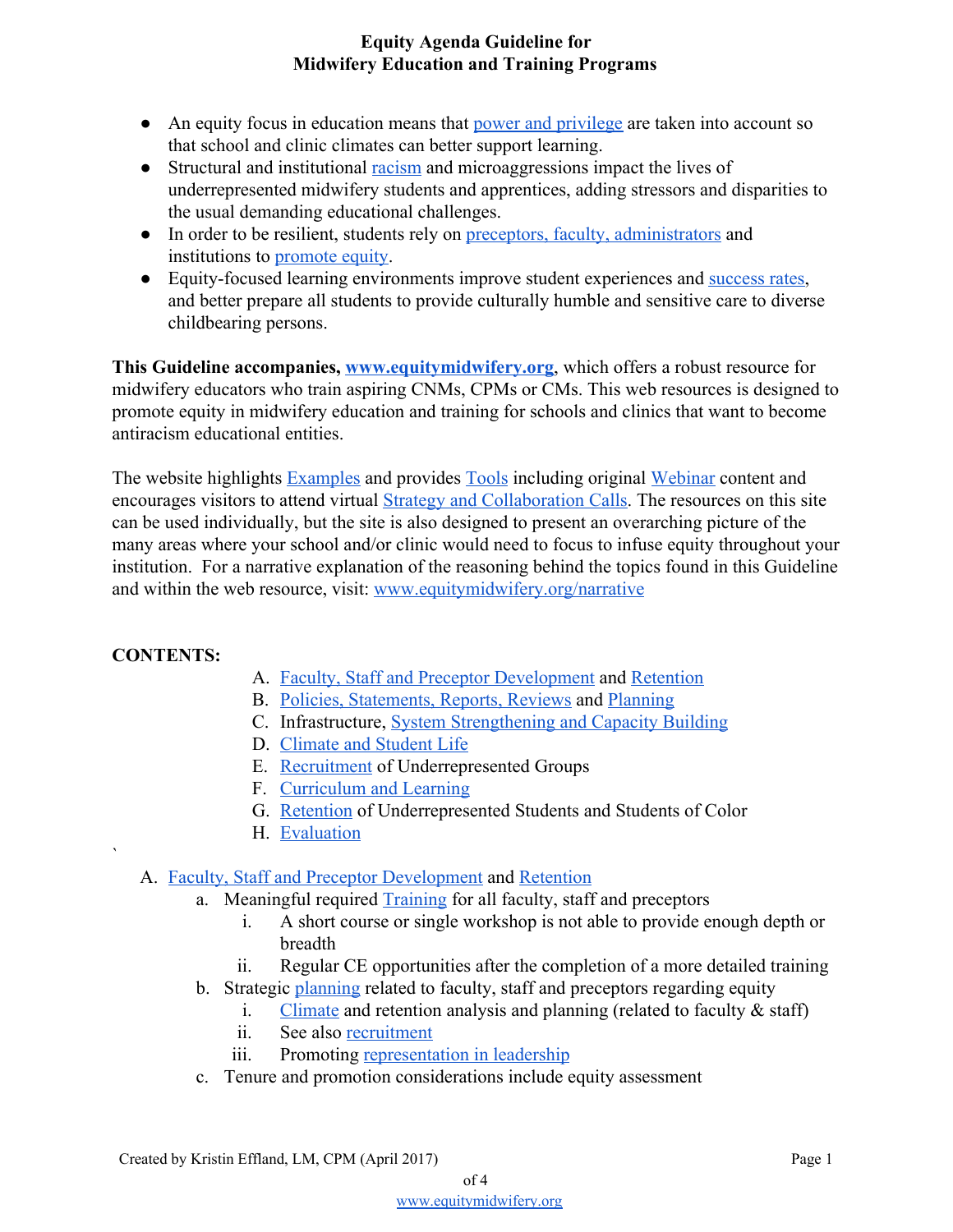# B. [Policies, Statements, Reports, Reviews](https://www.equitymidwifery.org/policiesandstatements) and [Planning](https://www.equitymidwifery.org/planning-evaluation)

- a. Mission/Vision Statement(s) consider the role for equity and/or social justice in guiding documents
	- i. Goals
	- ii. Commitments
- b. Dedicated Equity [Plan](https://www.equitymidwifery.org/planning-evaluation)
- c. Equity incorporated into broader Strategic Plan if exists
- d. Formal reporting on equity
- e. Use of Equity scorecard and/or Equity Impact Analyses
- f. 5 year administration review incorporates equity assessment

# C. Infrastructure, [System Strengthening and Capacity Building](https://www.equitymidwifery.org/system-strengthening-capacity-build)

- a. Equity Committee
	- i. May also include Social Justice focus
- b. Equity [Change Team](http://onlinelibrary.wiley.com/doi/10.1111/jmwh.12551/full)
- c. [Climate analysis](https://www.equitymidwifery.org/climate-inclusion)
	- i. Ex: Culturally Engaging Campus Environment (CECE) assessment
- d. Ombudsperson
- e. Incentive grants related to equity promotion and/or learning
- f. Equity leadership awards
- g. [Scholarships and Financial Aid](https://www.equitymidwifery.org/scholarships-financial-aid)  see also [retention and recruitment](https://www.equitymidwifery.org/recruitment-retention)
- h. [Mentorship](https://www.equitymidwifery.org/mentorship) program(s) see also [retention](https://www.equitymidwifery.org/recruitment-retention)
- i. Capital campaigns include equity goals

### D. [Climate and Student Life](https://www.equitymidwifery.org/climate-inclusion)

- a. Equity/social justice-themed student organizations and/or access to others at other schools
- b. Forum(s) held on equity-related topics
- c. Support groups and/or access to those at other schools i. See [peer support](https://www.equitymidwifery.org/peersupport)
- d. See retention section below for links regarding creating safer and more culturally engaging, affirming and welcoming learning environments
- E. [Recruitment](https://www.equitymidwifery.org/recruitment-retention) of Underrepresented Groups
	- a. Faculty of color and from other underrepresented groups
	- b. Students of color and from other underrepresented marginalized groups
	- c. [Scholarship](https://www.equitymidwifery.org/scholarships-financial-aid) Opportunities & [Financial Aid](https://www.equitymidwifery.org/scholarships-financial-aid)
	- d. Strategic [recruitment](https://www.equitymidwifery.org/recruitment-retention) considerations, [planning and evaluation](https://www.equitymidwifery.org/planning-evaluation)
		- i. Dedicated faculty and staff recruitment specialist focused on equity
		- ii. Future faculty recruitment database
		- iii. Required equity training for search committee members
		- iv. Strategic funding earmarked for hiring underrepresented faculty and staff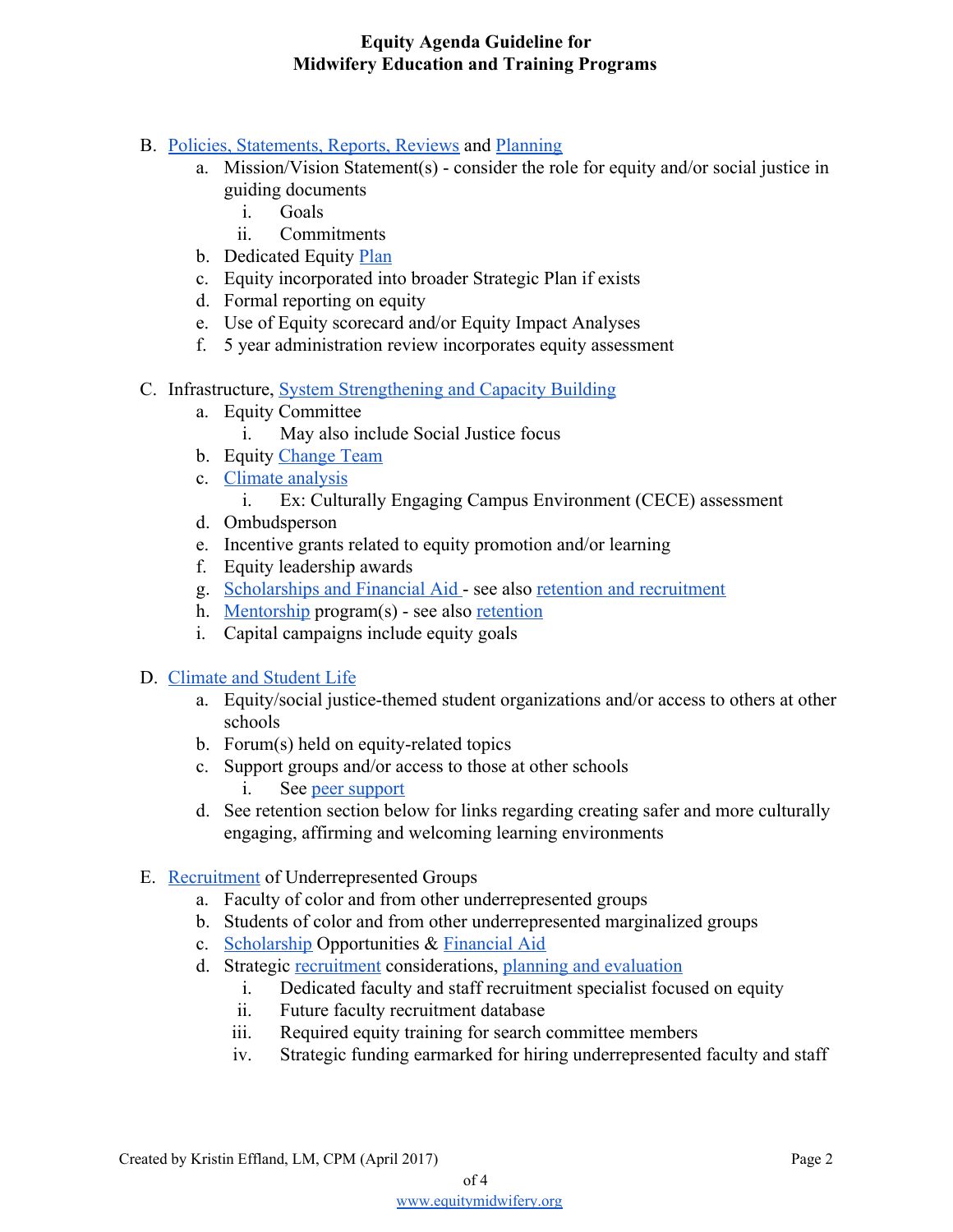# F. [Curriculum and Learning](https://www.equitymidwifery.org/curriculum)

- a. Required course early in program
	- i. Encourages the development of [critical consciousness](https://www.equitymidwifery.org/criticalconsciousness) so students can understand their role in issues of social [power](https://www.equitymidwifery.org/power-privilege) and dominant social norms
	- ii. Explores [power, privilege](https://www.equitymidwifery.org/power-privilege), implicit bias, microaggressions, racism, intersectionality, clinical work in a cross-racial context
	- iii. Short courses are not able to provide enough depth or breadth
	- iv. Electives do not allow everyone to experience the same opportunities for learning; the course should be mandatory for all students, [faculty, and staff](https://www.equitymidwifery.org/facultystafftraining) from the dominant racial/ethnic group (e.g., in the U.S., this usually means white people)
	- v. Consider a parallel course or breakout sessions for students of color or those from marginalized / under-represented groups who likely have the need for their own course content (possibly including [healing resources](https://www.equitymidwifery.org/healingresourcesfocusingonstrengths) [and focusing on strengths\)](https://www.equitymidwifery.org/healingresourcesfocusingonstrengths) and sharing spaces, and who may be at risk for microaggression stress during discussions of race with dominant-culture participants.
	- vi. Consider the value of a [cross-racial team](https://www.equitymidwifery.org/cross-racial-teams) teaching
- b. Second required course
	- i. Following the development of [critical consciousness](https://www.equitymidwifery.org/criticalconsciousness), students can be more effective in cultural humility or creating a culturally safe practice
	- ii. Examines health care disparities, health equity, social determinants of health, structural competency
- c. Issues related to equity, anti-racism, intersectionality and cross-cultural interactions woven throughout the entire program [curriculum](https://www.equitymidwifery.org/curriculum)
	- i. Every course and syllabi updated and regularly evaluated
		- 1. Equity impact analysis
	- ii. Complete [curriculum](https://www.equitymidwifery.org/curriculum) evaluation to incorporate
		- 1. Race-conscious curricula
		- 2. Intersectionality
		- 3. Equity pedagogy
		- 4. Acknowledging and combating implicit bias
		- 5. Acknowledging and combating institutionalized racism
		- 6. Structural competency
		- 7. Requirements and best practices related to equity and cultural humility/sensitivity from **accreditation** and certification bodies
			- a. See also [ICM competencies related to cultural sensitivity,](http://docs.wixstatic.com/ugd/c25c02_d2cd14bead594fe5bf809784cedf146c.pdf) [accommodation & relevance](http://docs.wixstatic.com/ugd/c25c02_d2cd14bead594fe5bf809784cedf146c.pdf)
- d. Commitment to preparing students well in the first year to facilitate a safer, more affirming and welcoming [climate](https://www.equitymidwifery.org/climate-inclusion)